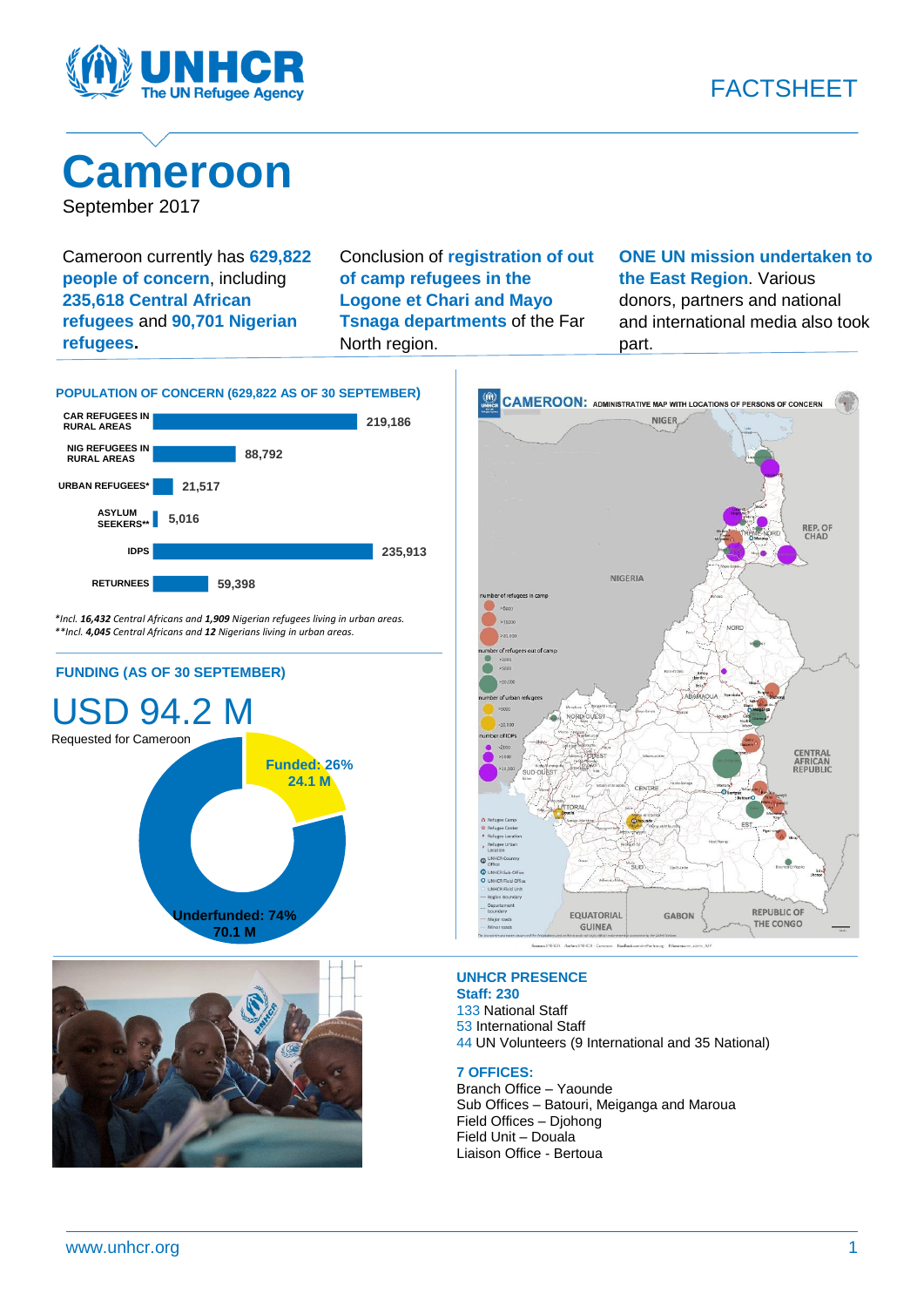

### WORKING WITH PARTNERS

UNHCR coordinates protection and assistance for refugees in collaboration with:

- **Government Partners:** Ministries of External Relations, Territorial Administration and Decentralization, Economy, Planning and Regional Development, Public Health, Women Empowerment and Family, Social Affairs, Justice, Basic Education, Water and Energy, Youth and Civic Education, the National Employment Fund and others, Secrétariat Technique des Organes de Gestion du Statut des réfugiés.
- **Implementing Partners:**, Africa Humanitarian Action (AHA), African Initiatives for Relief and Development *(AIRD), Agence pour le Développment Economique et Social (ADES),* CAMWATER*,* Catholic Relief Services (CRS), FAIRMED, International Federation of the Red Cross (IFRC), InterSos, International Medical Corps (IMC), Lutheran World Federation (LWF), Plan International, *Première Urgence - Internationale* (PUI) and Public Concern.
- **Operational Partners:** ; ICRC, Adventist Relief Agency (ADRA), ASOL and Red Deporte, IEDA Relief, *Action Contre la Faim* (ACF) and CARE International.
- **UN Agencies:** WFP, UNICEF, WHO, UNFPA, UN Women, FAO, UNESCO, IOM, UNDP and UNOCHA.
- **Operational coordination:** *In accordance* with the "*Joint OCHA-UNHCR Note on Mixed Situations – Coordination in Practice" the responsibility to coordinate the overall humanitarian response in the Far North has been delegated to UNHCR. UNHCR sectors are utilized to deliver assistance to IDPs and other affected groups*. All sectors are operational holding regular meetings. Each sector is led by a Government entity and co-led by UN agencies. There is also a bi-monthly UNHCR-chaired Multi-Sector Operations Team meeting in Maroua, bringing together more than 40 humanitarian partners intervening in the region. The response for Central African refugees is managed in line with the *Refugee Coordination Model*. Sectorial groups have been established by UNHCR, covering the whole operational area. Local authorities have been very engaged in the management of the refugee operation. UN agencies and international NGOs have been instrumental in implementing activities for Central African refugees and host populations. At the capital-level, UNHCR leads the Multi-Sector Operations Team for the Refugee Response and the national Protection Working Group, and actively participates in other relevant humanitarian coordination mechanisms and the Humanitarian Country Team.

# MAJOR DEVELOPMENTS

- The security situation in the Far North region remains of concern, as attacks, incursions and kidnappings took place throughout the month, resulting in several civilian casualties. In the North-West region, two explosions occurred during the month, resulting in several injuries, followed by another bomb explosion in the Littoral region. Cameroonian authorities have strongly recommended safety and vigilance directives as the terrorist threat remains a concern.
- On 27 September in Yaounde, UNHCR organized a validation workshop as part of the process of elaborating its Multi-Year and Multi-Partner (MYMP) strategy. The workshop was a continuation of the workshop that took place on 20-21 July in Yaounde, addressing a strategic, inclusive and suitable response to the situation of persons of concern to UNHCR, including host communities. Representatives from various ministerial departments, UN agencies, humanitarian and development partners, the private sector and civil society were present to validate the five main objectives of the strategy: protection delivered in line with international standards, basic service delivery capacity progressively built in collaboration with government and other stakeholders in refugee-hosting areas, to ensure that refugees and the host population have equal access to public services and infrastructure; self-reliance and social cohesion improved in refugee and IDP-hosting areas through a community-based approach to sustainable livelihoods, enhanced environmental protection and conflict management; implementing comprehensive durable solutions for the greatest numbers of refugees and IDPs; and prevention and reduction of risks of statelessness reduced.
- As part of the 2018 response planning for Nigerian refugees, UNHCR organized in Maroua on 13-14 September, a consultation workshop on the Regional Response Plan for Nigerian Refugees (RRRP 2018) living in the Far North Region. The workshop assembled over 150 participants (administrative, judicial and traditional authorities, members of the Joint Protection Committees, representatives of UN agencies, national and international NGOs and civil society actors). The objectives of the workshop was to determine and validate planning parameters and strategic objectives, as well as to review and validate sectoral response plans with contributions from all key actors.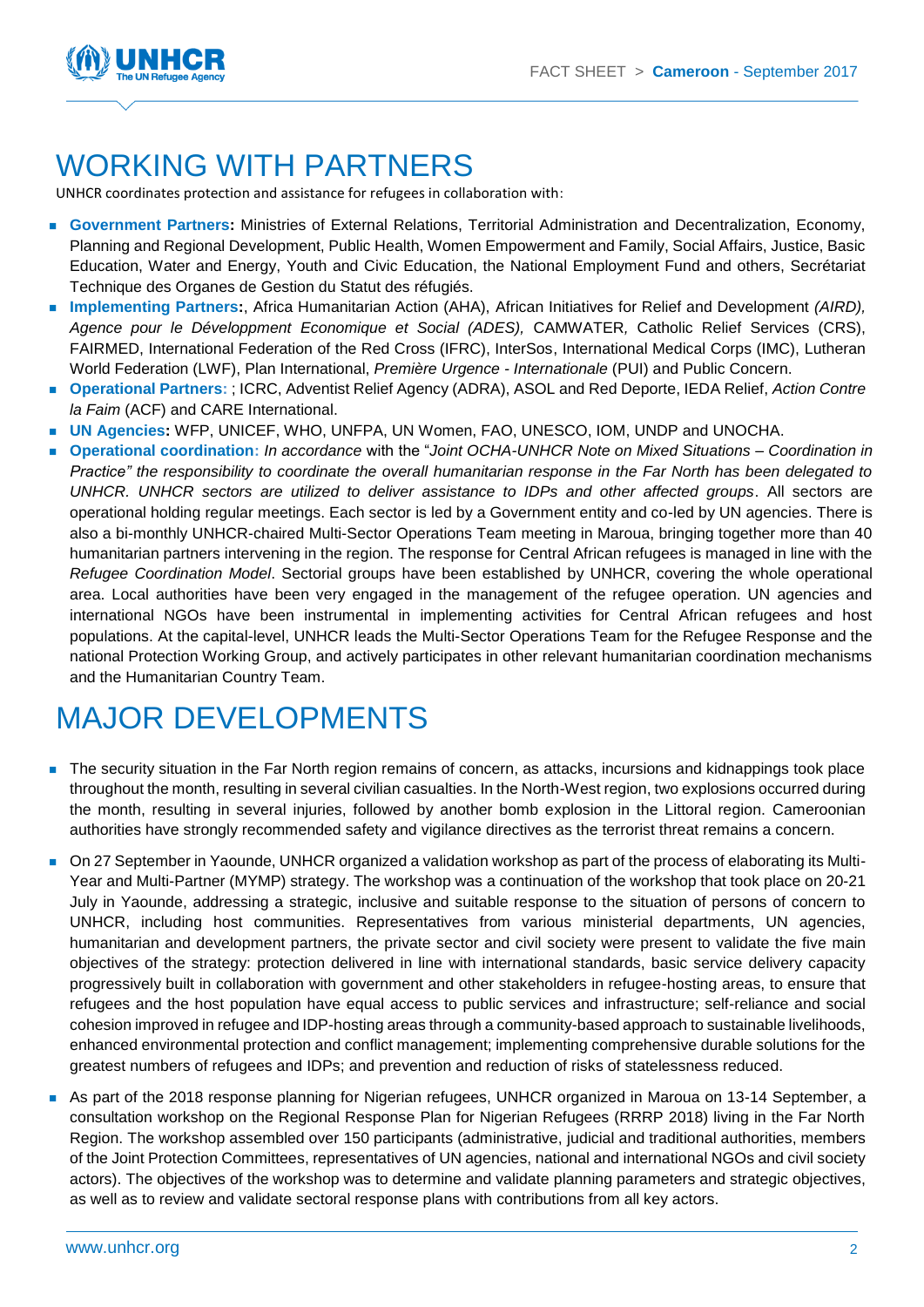

 On 17 September, military forces surrounded the town of Kolofata for security reasons. As a result of the military operation, 43 Nigerians were arrested, of whom 8 were handed over to UNHCR, and transferred to Minawao camp after reporting the presence of their families in the camp. The remaining 35 individuals were returned to Banki on 18 September.

## MAIN ACTIVITIES

- On 21 September, UNHCR undertook a mission to Mokolo to assess the situation of more than 1,500 displaced persons in the village of Guistnad in Mokolo District and 300 people from the locality of Babangolo in Mayo-Moskota district following an attack by Boko Haram insurgents during the night of 16 to 17 September 2017. The mission met with administrative authorities where it was determined that, the most urgent needs of this displaced group of people were food and non-food items (shelter, blankets, mats, sanitary napkins, etc.). An inter-agency mission is scheduled to assess the situation on field.
- Following a joint Government and UNHCR mission to the Far North in July 2017 within the context of the prevention of statelessness, UNHCR organized a workshop in Maroua on 7 and 8 September on the prevention and risks of statelessness. Participants included judicial, administrative and police authorities. The objective of the training was to strengthen the capacities of participants on the fight against protracted statelessness and the prevention of new cases of statelessness as well as to disseminate the procedures for determining stateless persons in order to improve the various identification and prevention mechanisms. The 30 participants were also trained on the legal instruments and tools for the identification of stateless persons, as well as what could lead to statelessness. This training is part of the continuation of decennial campaign towards the eradication of statelessness launched by UNHCR in 2014.
- From 19-21 September, the UN Resident Coordinator led a "ONE UN" mission to the East Region, and was accompanied by the Ambassadors of Switzerland and the Central African Republic in Cameroon, various donors (Germany, KOICA, DFID), Representatives of UN agencies, the World Bank, representatives of the Ministry of Territorial Administration and Decentralization and Ministry of Economy, Planning and Development of the Territory, and the national and international media. The objective of the mission was to visit and evaluate projects carried out by the various agencies, and to understand the major challenges on the ground. The mission visited projects implemented in Garoua-Boulaï, Gado, Bertoua, Yokosire and Abo Boutilla and exchanged with refugees on their needs. The mission ended with the prospect of encouraging empowerment initiatives and sustainable self-reliance activities.
- The registration of out of camp refugees was concluded this month with a total number of 21,189 refugees registered in the departments of Logone-Et-Chari (16,848) and Mayo Tsanaga (4,341). Registration of out of camp refugees in the department of Mayo Sava is to begin next month.
- Following the cholera epidemic in North-Eastern Nigeria, particularly in Borno State, UNHCR and its partners reinforced preventive measures in Minawao; the population of the camp is predominantly from that State with some conducting regular pendula movements between the two countries. All medical personnel were sensitized on the risks of cholera within the camp. In addition, the response plan and standard operational procedures in case of transported cases were disseminated; a site was identified for the construction of a cholera treatment centre and mass awareness campaigns are underway. All WASH actors were mobilized and were involved in prevention activities.

### **EXTERNAL / DONORS RELATIONS**

**Special thanks to the major donors of unrestricted and regional funds to Cameroon in 2017** 

Canada | CERF | Denmark | European Union | France | Japan | Netherlands (Private) | Republic of Korea | Spain (private) | United States of America | United Kingdom | UN Prog on HIV/AIDS

#### **Special thanks to the major donors of unrestricted and regional funds**

United States of America (95 M) | Sweden (76 M) | Netherlands (52 M) | Norway (41 M) | Private Donors Spain (35 M) | Japan (25 M) | Denmark (23 M) | Australia (19 M) | Canada (16 M) | Switzerland (15 M) | Private Donors Republic of Korea (15 M) | France (14 M) | Private Donors USA (13 M) | Germany (12 M) | Italy (10 M)